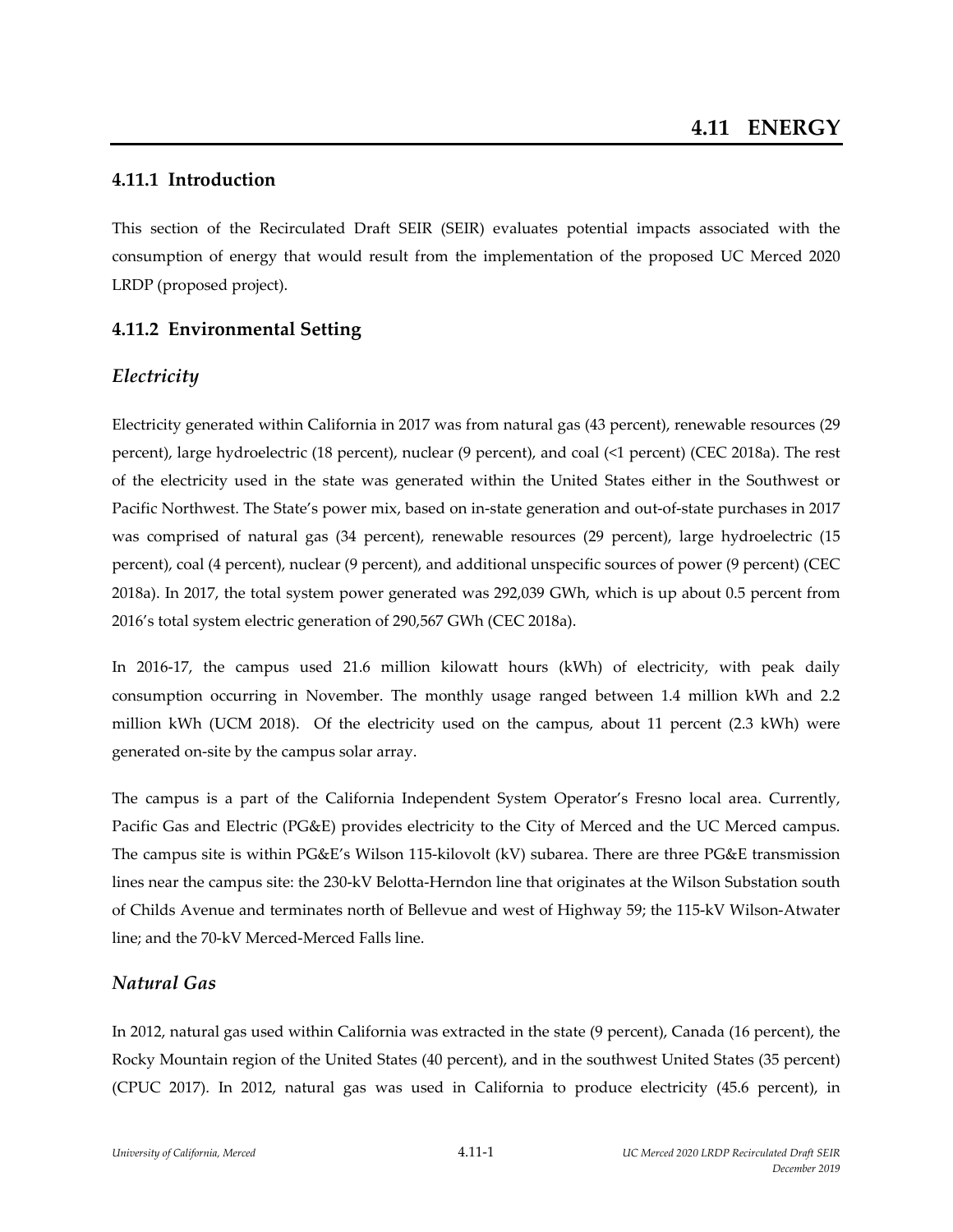residential uses (21 percent), in industrial uses (25 percent), and in commercial uses (8.6 percent). The total natural gas usage in 2012 was 2,313,000 BBTU/year (CEC 2016a).

In 2017-18, the campus used a total of 571,000 therms of natural gas. PG&E currently supplies Merced County, including the existing UC Merced campus, with natural gas. The main pipeline serving the City of Merced is an 8‐inch‐diameter transmission pipeline that parallels Highway 99 through Merced. The campus is connected to the regional natural gas distribution system via a pipeline aligned along Lake Road. Additional distribution lines and hook-ups are generally constructed on an "as-needed" basis.

### *Petroleum Based Fuel*

In 2015, 15.1 billion gallons of gasoline (non-diesel) and 1.6 billion gallons of diesel fuel were sold statewide (CEC 2018b). In 2016, 101 million gallons of gasoline were purchased in Merced County, in addition to 59 million gallons of diesel fuel (CEC 2016b). Both gasoline and diesel consumption in 2016 were slightly lower than the California Energy Commission's (CEC) projections.

UC Merced has a transportation fleet of approximately 75 vehicles and 59 golf carts. There is an oncampus fueling station, located in the corporation yard, that is used for grounds equipment only (i.e., not for UC Merced vehicles.

# **4.11.3 Regulatory Considerations**

### *Federal Regulations*

### **Energy Policy and Conservation Act**

Enacted in 1975, this legislation established fuel economy standards for new light‐duty vehicles sold in the U.S. The law placed responsibility on the National Highway Traffic and Safety Administration (a part of the U.S. Department of Transportation) for establishing and regularly updating vehicle standards. The U.S. EPA administers the Corporate Average Fuel Economy (CAFE) program, which determines vehicle manufacturers' compliance with existing fuel economy standards. Since the inception of the CAFE program, the average fuel economy for new light‐duty vehicles (autos, pickups, vans, and SUVs) steadily increased from 13.1 mpg for the 1975 model year to 27.5 mpg for the 2012 model year and is proposed to increase to 54.5 by 2025.

#### **Energy Policy Act of 2005**

On August 8, 2005, the President signed the National Energy Policy Act of 2005 into law. This comprehensive energy legislation contains several electricity-related provisions that aim to: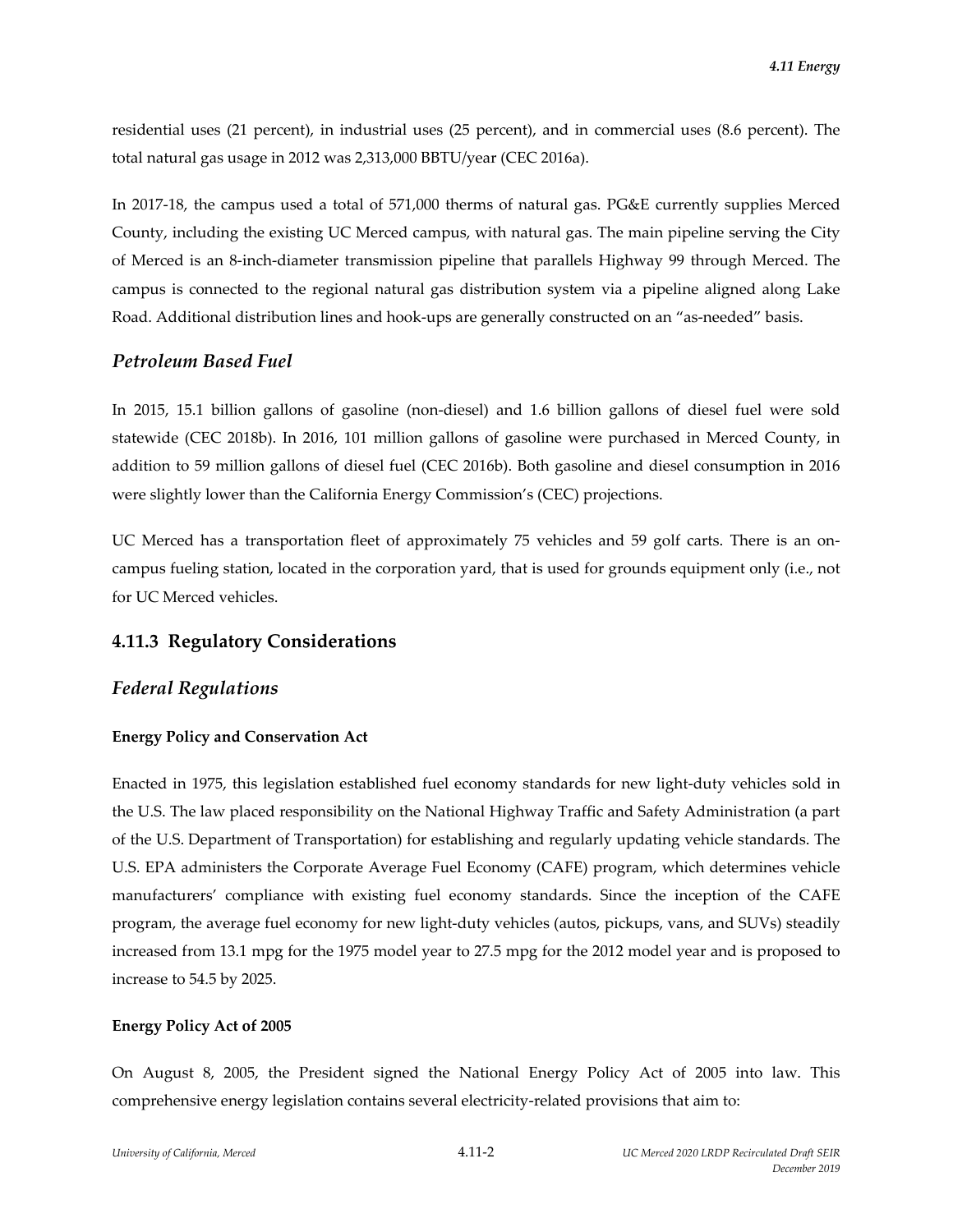- Help ensure that consumers receive electricity over a dependable, modern infrastructure;
- Remove outdated obstacles to investment in electricity transmission lines;
- Make electric reliability standards mandatory instead of optional; and
- Give federal officials the authority to site new power lines in Department of Energy-designated national corridors in certain limited circumstances

#### **Vehicle Standards**

Other regulations have been adopted to address vehicle standards, including the U.S. EPA and the National Highway Safety Administration (NHTSA) joint rulemaking for vehicle standards.

- On March 30, 2009, the NHTSA issued a final rule for model year 2011 (NHSTA 2009).
- On May 7, 2010, the U.S. EPA and the NHTSA issued a final rule regulating fuel efficiency and GHG emissions pollution from motor vehicles for cars and light-duty trucks for model years 2012–2016 (U.S. EPA 2010).
- On August 9, 2011, U.S. EPA and NHTSA issued a Supplemental Notice of Intent announcing plans to propose stringent, coordinated federal GHG emissions and fuel economy standards for model year 2017‐2025 light‐duty vehicles (U.S. EPA and NHTSA 2011).
- NHSTA intends to set standards for model years 2022‐2025 in a future rulemaking (NHSTA 2012).
- In addition to the regulations applicable to cars and light-duty trucks, on August 9, 2011, the U.S. EPA and the NHTSA announced fuel economy and GHG emissions standards for medium‐ and heavy-duty trucks that applies to vehicles from model year 2014–2018 (U.S. EPA 2011).
- Energy Independence and Security Act (EISA)
- Among other key measures, the EISA would do the following, which would aid in the reduction of national GHG emissions, both mobile and non‐mobile:
- Increase the supply of alternative fuel sources by setting a mandatory Renewable Fuel Standard (RFS) requiring fuel producers to use at least 36 billion gallons of biofuel in 2022.
- Prescribe or revise standards affecting regional efficiency for heating and cooling products, procedures for new or amended standards, energy conservation, energy efficiency labeling for consumer electronic products, residential boiler efficiency, electric motor efficiency, and home appliances.

While superseded by NHTSA and U.S. EPA actions described above, EISA also set miles per gallon targets for cars and light trucks and directed the NHTSA to establish a fuel economy program for medium‐ and heavy‐duty trucks and create a separate fuel economy standard for work trucks.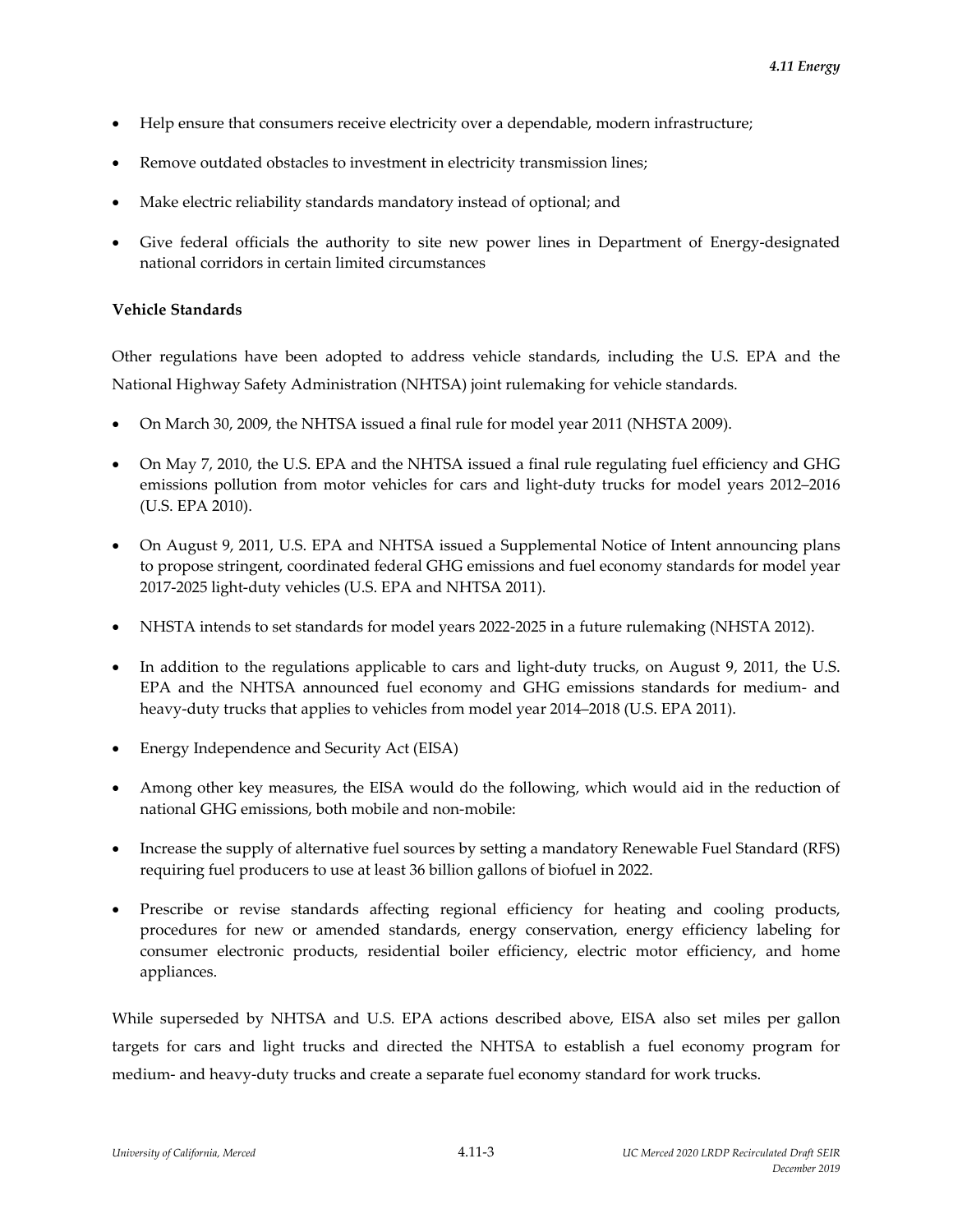Additional provisions of the EISA address energy savings in government and public institutions, promoting research for alternative energy, additional research in carbon capture, international energy programs, and the creation of "green jobs."

# **Regulations for Greenhouse Gas Emissions from Passenger Cars and Trucks and Corporate Average Fuel Economy Standards**

In October 2012, U.S. EPA and NHSTA, on behalf of the Department of Transportation, issued final rules to further reduce GHG emissions and improve CAFE standards for light-duty vehicles for model years 2017 and beyond (77 FR 62624). This program would increase fuel economy to the equivalent of 54.5 miles per gallon (mpg) limiting vehicle emissions to 163 grams of carbon dioxide (CO2) per mile for the fleet of cars and light-duty trucks by model year 2025 (77 FR 62630). In January 2017, U.S. EPA Administrator signed a Final Determination to maintain the current GHG emissions standards for model year 2022‐2025 vehicles. However, on March 15, 2017, U.S. EPA Administrator, and Department of Transportation Secretary announced that U.S. EPA intends to reconsider the Final Determination. On April 2, 2018, U.S. EPA Administrator officially withdrew the January 2017 Final Determination, citing information that suggests that these current standards may be too stringent due to changes in key assumptions since the January 2017 Determination. According to the U.S. EPA, these key assumptions include gasoline prices and overly optimistic consumer acceptance of advanced technology vehicles. The April 2nd notice is not U.S. EPA's final agency action. The U.S. EPA intends to initiate rulemaking to adopt new standards. Until that rulemaking has been completed, the current standards remain in effect (U.S. EPA 2017, U.S. EPA 2018).

#### **Energy Star Program**

In 1992, the U.S. EPA introduced Energy Star as a voluntary labeling program designed to identify and promote energy‐efficient products to reduce greenhouse gas emissions. The program applies to major household appliances, lighting, computers, and building components such as windows, doors, roofs, and heating and cooling systems. Under this program, appliances that meet specifications for maximum energy use established under the program are certified to display the Energy Star label. In 1996, U.S. EPA joined with the Energy Department to expand the program, which now also includes qualifying commercial and industrial buildings, and homes.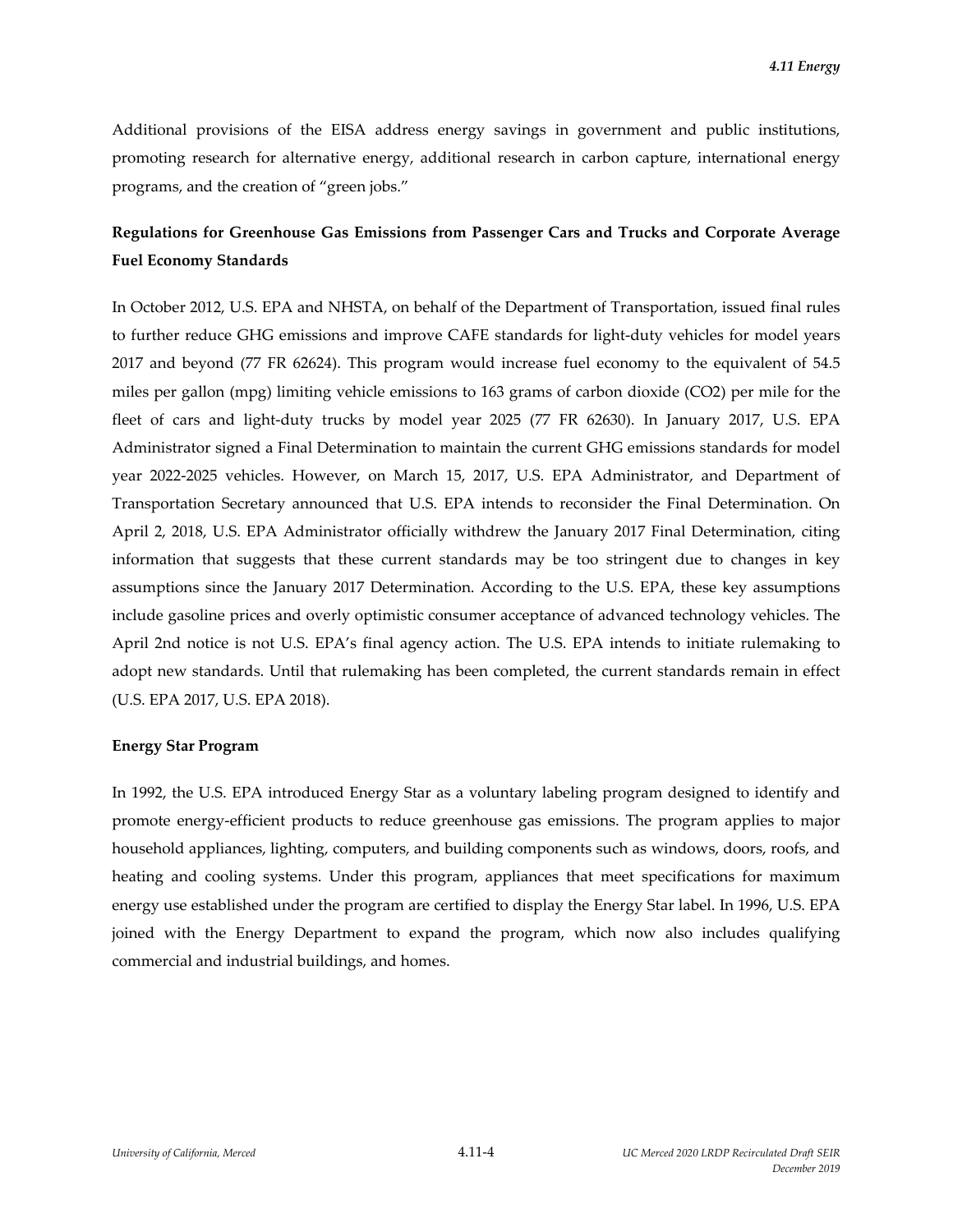### *State Regulations*

#### **Title 24**

Title 24, Part 6, of the California Code of Regulations contains the California Energy Commissionʹs (CEC) Energy Efficiency Standards for Residential and Nonresidential Buildings. Title 24 was first established in 1978, in response to a legislative mandate to reduce Californiaʹs energy consumption. Since that time, Title 24 has been updated periodically to allow for consideration and possible incorporation of new energy efficiency technologies and methods.

On April 23, 2008, the CEC adopted the 2008 standards, which applied to projects that submitted an application for a building permit on or after January 1, 2010. The CEC adopted the 2008 standards for a number of reasons: (1) to provide California with an adequate, reasonably priced, and environmentally sound supply of energy; (2) to respond to Assembly Bill 32 (AB 32; the Global Warming Solutions Act of 2006), which requires California to reduce its greenhouse gas emissions to 1990 levels by 2020; (3) to pursue the statewide policy that energy efficiency is the resource of choice for meeting California's energy needs; (4) to act on the findings of Californiaʹs Integrated Energy Policy Report, which indicate that the 2008 Standards are the most cost-effective means to achieve energy efficiency, reduce the energy demand associated with water supply, and reduce greenhouse gas emissions; (5) to meet the West Coast Governorsʹ Global Warming Initiative commitment to include aggressive energy efficiency measures in the update of all state building codes; and (6) to meet the Executive Order in the Green Building Initiative to improve the energy efficiency of nonresidential buildings through aggressive standards.<sup>1</sup> In 2013, updates were made to the 2008 Title 24 standards (effective January 1, 2014).

The California Green Building Standards Code, which is Part 11 of the Title 24 Building Standards Code, is commonly referred to as the CALGreen Code. The 2008 edition, the first edition of the CALGreen Code, contained only voluntary standards. The CALGreen Code was last updated in 2016 and became effective January 2017. The CALGreen Code identifies mandatory requirements for new residential and nonresidential buildings (including buildings for retail, office, public schools, and hospitals) throughout California. The CALGreen Code contains requirements for construction site selection, stormwater control during construction, construction solid waste reduction, indoor water use reduction, building material selection, natural resource conservation, site irrigation conservation, and more. Additionally, this code encourages buildings to achieve exemplary performance in the area of energy efficiency.

<sup>1</sup> See http://www.energy.ca.gov/title24/2008standards/index.html, 2013.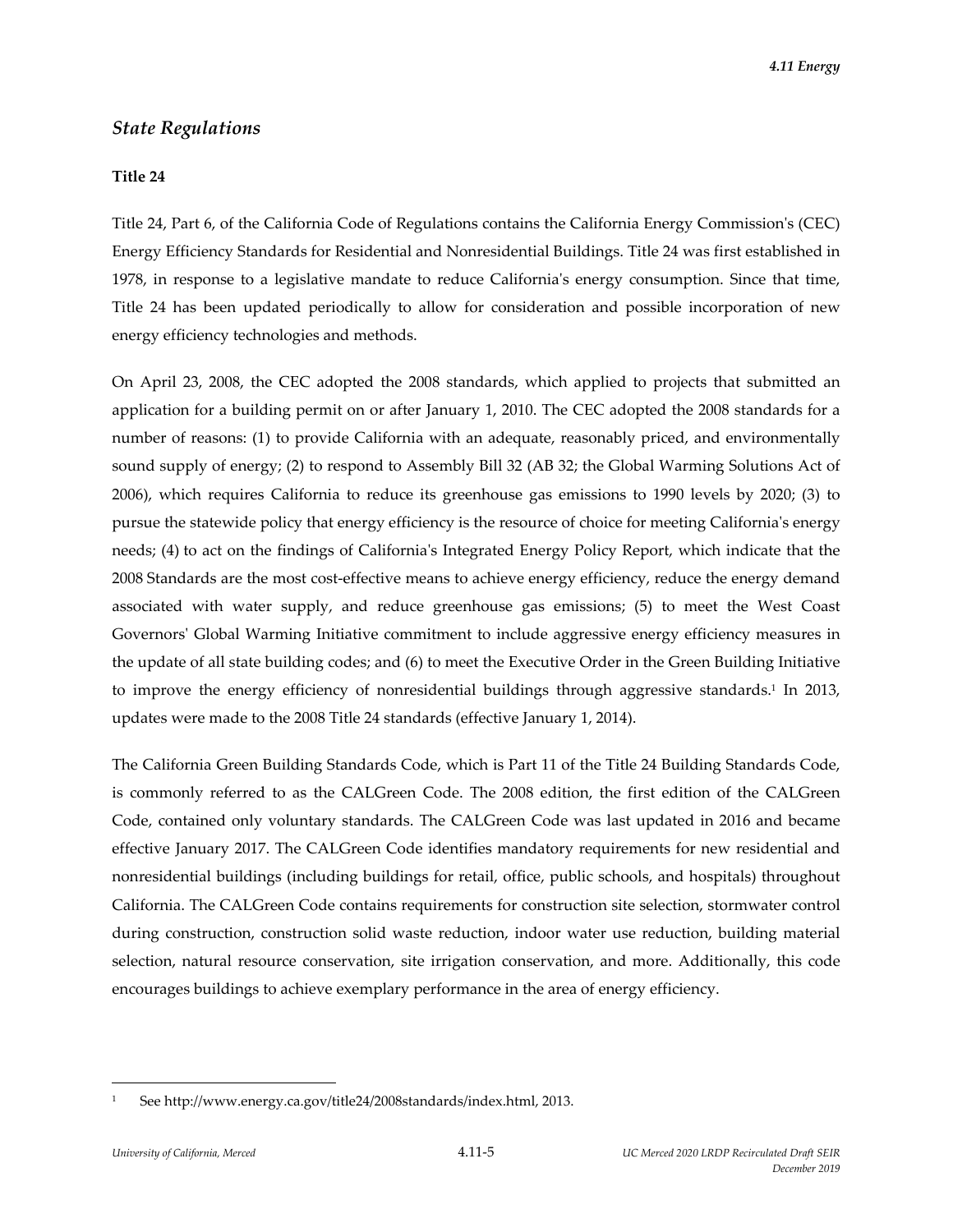#### **AB 32, Executive Order S‐3‐05, Executive Order B‐30‐15, and SB 32**

In addition to Title 24, a number of state laws and regulations, including AB 32, Executive Order S‐3‐05, Executive Order B‐30‐15, and SB 32, are anticipated to result in the future regulation of energy resources in California. (See **Section 4.3, Greenhouse Gas Emissions,** for additional information on AB 32, SB 32, Executive Order S‐3‐05, and Executive Order B‐30‐15.) In order to achieve the GHG emission reductions targeted under these state laws, it is generally accepted that California will need to improve its overall energy efficiency as well as continue to increase its use of renewable energy resources. Pursuant to AB 32 and SB 32, the California Air Resources Board (CARB) will work with other state agencies (including the CEC), to implement feasible programs and regulations that reduce emissions and improve energy efficiency.2

#### **Senate Bill 350**

Senate Bill 350 (SB 350) was signed into law in 2015. The legislation requires that, by 2030, 50 percent of all electricity provided by power plants in California must be from renewable sources. SB 350 further requires the CEC to establish annual targets for statewide energy efficiency savings and demand reductions that would achieve a cumulative doubling of statewide energy efficiency savings in electricity and natural gas by retail customers by 2030. The bill requires the Public Utilities Commission (PUC) to establish efficiency targets for investor-owned electrical and gas corporations consistent with the 2030 goal, and the CEC to establish annual targets for energy efficiency savings and demand reductions for local publicly owned electric utilities consistent with the 2030 goal. Each retailer of electricity must regularly file an integrated resource plan (IRP) for review and approval. This bill requires that the amount of electricity generated and sold to retail customers per year from eligible renewable energy resources be at 50 percent of the total sold energy by December 31, 2030.

### **Other Energy Related Statutes and Executive Orders**

Additional legislation and executive orders focused on energy efficiency in California are highlighted briefly below:

- Senate Bill 107: This legislation, which addresses Californiaʹs Renewables Portfolio Standard (RPS), required retail sellers of electricity to procure 20 percent of retail sales from renewable energy.
- Assembly Bill 1613: This legislation, also known as the Waste Heat and Carbon Emissions Reduction Act, was designed to encourage the development of new combined heat and power systems in California with a generating capacity of up to 20 megawatts (MW).

<sup>2</sup> See http://www.arb.ca.gov/cc/ghgsectors/ghgsectors.htm#electric, September 13, 2013 (highlights targeted improvements for the energy sector).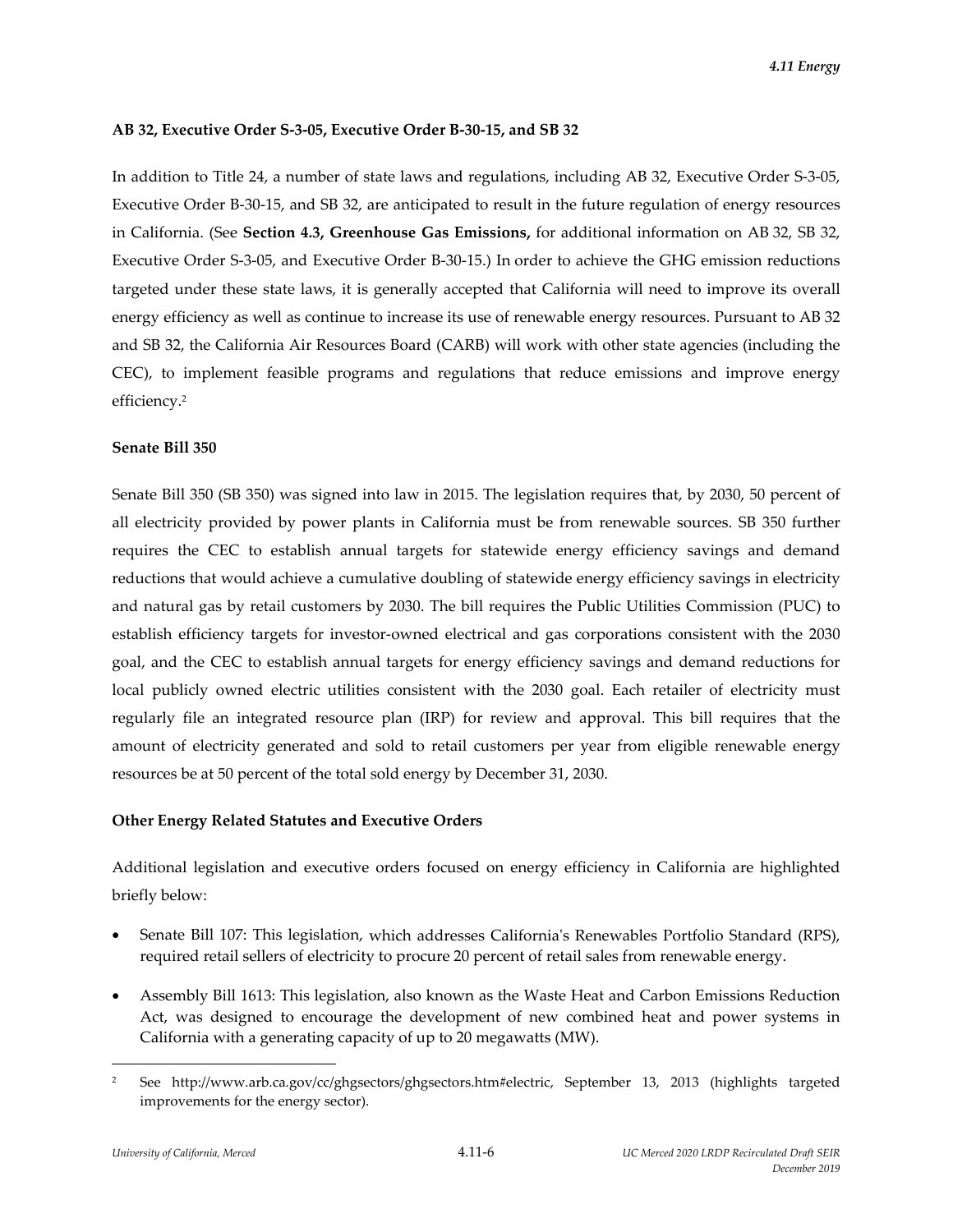- Senate Bill 1: This legislation enacted the Governor's Million Solar Roofs program and has an overall objective of installing 3,000 MW of solar photovoltaic systems.
- Senate Bill 1389: This legislation requires the CEC to prepare a biennial integrated energy policy report that contains an assessment of major energy trends and issues facing the state's electricity, natural gas, and transportation fuel sectors and provides policy recommendations to conserve resources; protect the environment; ensure reliable, secure, and diverse energy supplies; enhance the state's economy; and protect public health and safety.
- Executive Order S‐14‐08: This order established accelerated RPS targets—specifically 33 percent by 2020.
- Executive Order S‐21‐09: This order required CARB to adopt regulations, increasing Californiaʹs RPS to 33 percent by 2020.
- Senate Bill SBX1‐2: This legislation established new RPS goals of 20 percent of retail sales from renewables by the end of 2013, 25 percent by the end of 2016, and 33 percent by the end of 2020.3

# *Local Plans and Policies*

### **University of California Sustainable Practices Policy**

The University of California Sustainable Practices Policy, most recently updated in August 2018, is a system-wide commitment to minimize the University's impact on the environment and reduce its dependence on non-renewable energy sources. The Sustainable Practices Policy establishes goals in nine areas of sustainable practices: green building, clean energy, transportation, climate protection, sustainable operations, waste reduction and recycling, environmentally preferable purchasing, sustainable foodservice, sustainable water systems. More information on the Sustainable Practices Policy is presented in **Section 4.3, Greenhouse Gas Emissions**.

### **Sustainability Strategic Plan 2017‐2022**

The Sustainability Strategic Plan 2017‐2022 lays out UC Merced's sustainability goals for the next five years. The plan was designed as a living document to be reviewed annually with a progress report that outlines accomplishments.

<sup>3</sup> PG&E is currently under contract through 2020 to procure 37 percent of retail sales from renewable energy sources.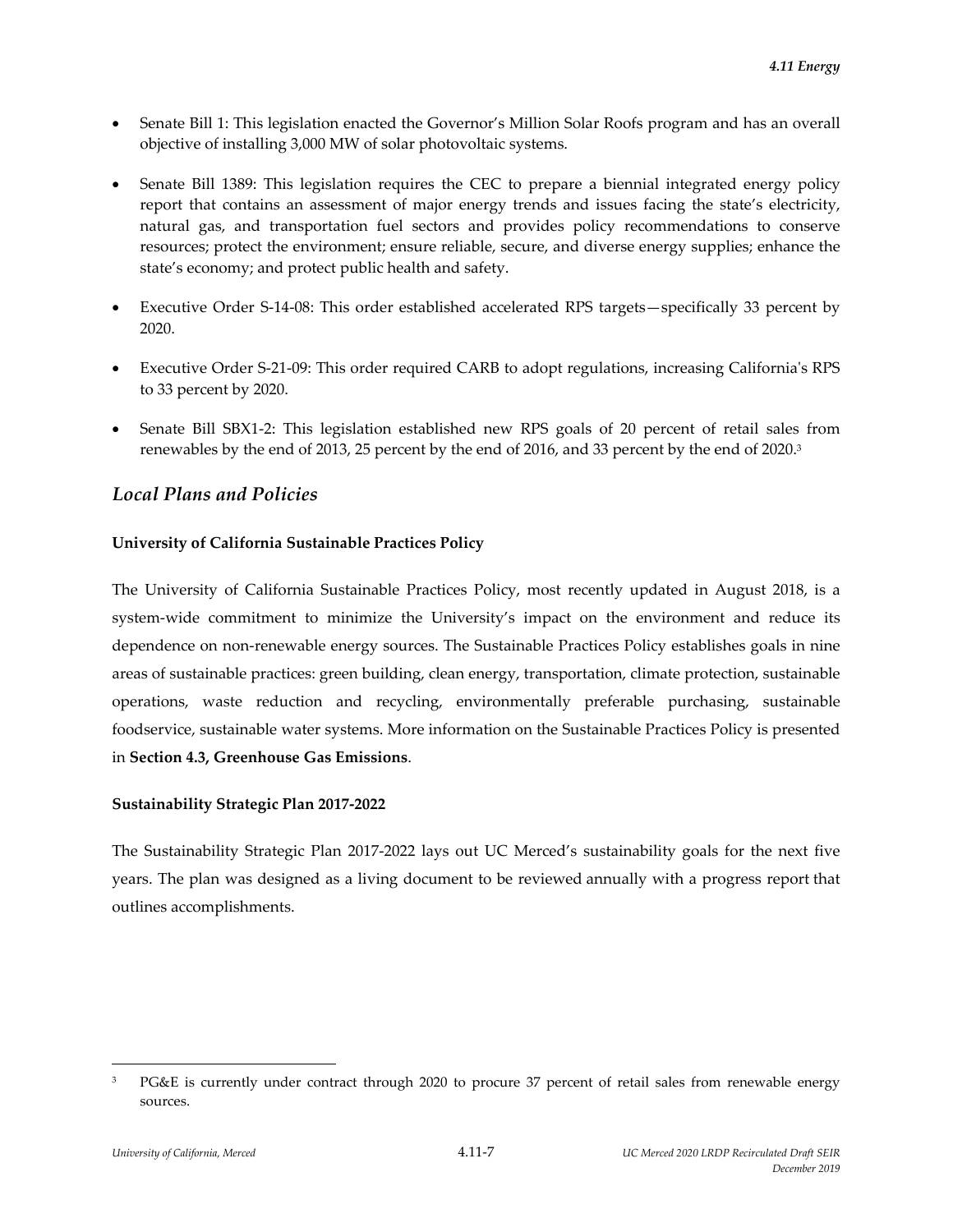The Sustainability Goal is to:

"Create and institutionalize an ever evolving collection of sustained, supported, and meaningful projects/ actions that develop resiliency and create practical lasting solutions."

This goal was designed to specifically align to five of the UC Merced Campus Vision goals including:

**Sustainable By Design**: Through the incubation and support of new and emerging sustainability initiatives.

**Enriching the Valley By**: Encouraging and supporting collaborative projects and initiative efforts that will impact the Central Valley.

**Partnering with an Emerging California**: Supporting collaborative efforts to partner with broad groups of stakeholders throughout California to support UC Merced's sustainability efforts.

**Leading Creativity and Innovation**: Demonstrating ingenuity and originality through initiatives that advance campus wide sustainability.

**Culture of Inquiry, Discovery and Learning**: Acquiring new knowledge that advances campus sustainability efforts.

### **4.11.4 Impacts and Mitigation Measures**

### *Significance Criteria*

This SEIR uses significance criteria derived from Appendix G of the *State CEQA Guidelines*. For the purposes of this SEIR, implementation of the 2020 LRDP would result in a potentially significant environmental impact if it:

- Involves wasteful, inefficient, or unnecessary consumption of energy resources, during project construction or operation; or
- Conflicts with or obstruct a state or local plan for renewable energy or energy efficiency.

# *Methodology*

CEQA requires the environmental document to report the total energy resources that would be used in association with a proposed project during construction and operation of the project. The methodology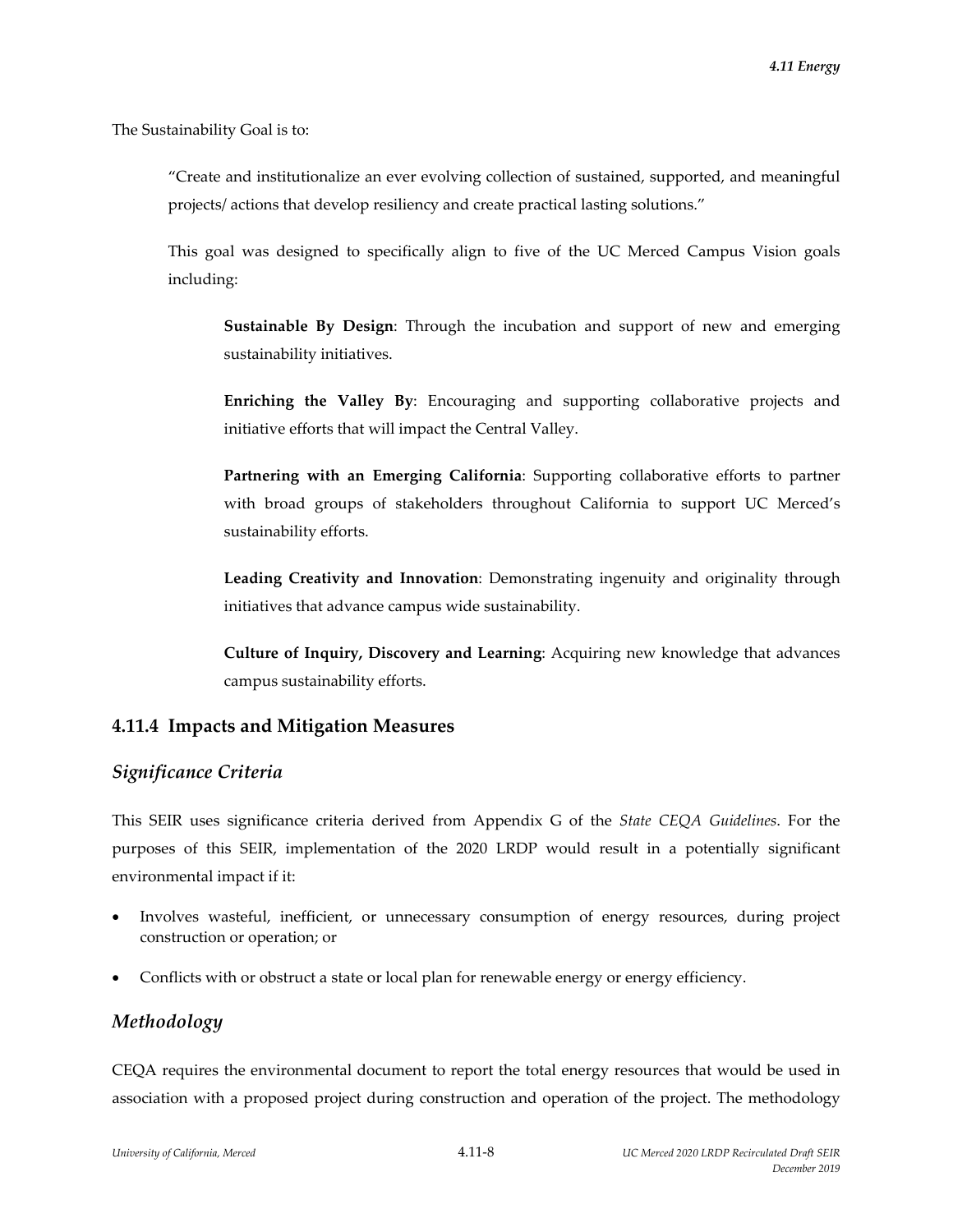used to estimate the construction‐phase energy use is described in **LRDP Impact EN‐1** below. With respect to energy consumption during occupancy/operation, the increased electricity and natural gas demand due to operation/occupancy of the proposed project were obtained from the project description.

### **4.11.5 LRDP Impacts and Mitigation Measures**

**LRDP Impact EN‐1: Construction and operation of campus development under the 2020 LRDP would increase the use of energy resources on the campus but would not result in wasteful, inefficient or unnecessary consumption of energy resources, nor would the increased energy use conflict with a state or local plan for renewable energy or energy efficiency.** *(Less than Significant)*

#### *Construction*

During construction of campus facilities under the 2020 LRDP, energy would be consumed in the form of petroleum‐based fuels used to operate off‐road construction vehicles and equipment on the project site, construction worker vehicles traveling to and from construction sites, as well as delivery truck trips; and to operate generators to provide temporary power for lighting and equipment. The manufacture of construction materials used by development under the 2020 LRDP would also involve energy use. Due to the large number of materials and manufacturers involved in the production of construction materials (including manufacturers in other states and countries), upstream energy use cannot be reasonably estimated. However, it is reasonable to assume that manufacturers of building materials such as concrete, steel, etc., would employ all reasonable energy conservation practices in the interest of minimizing the cost of doing business. Furthermore, UC Merced has no control over or the ability to influence energy resource use by the manufacturers of construction materials. Therefore, this analysis does not evaluate upstream energy use.

Campus development under the 2020 LRDP would require site preparation; grading; pavement and asphalt installation; building construction; architectural coating; and landscaping and hardscaping. No demolition would be required. All construction would be typical for the region and building type. The total consumption of gasoline and diesel fuel during construction activities under the 2020 LRDP was estimated using the same assumptions and factors from CalEEMod that were used in estimating construction air emissions in **Section 4.1, Air Quality**. The estimated amounts of energy resources that would be consumed are presented in **Table 4.11‐1, Construction Period Petroleum Fuel Consumption** below (see **Appendix 4.11** for detailed breakdown).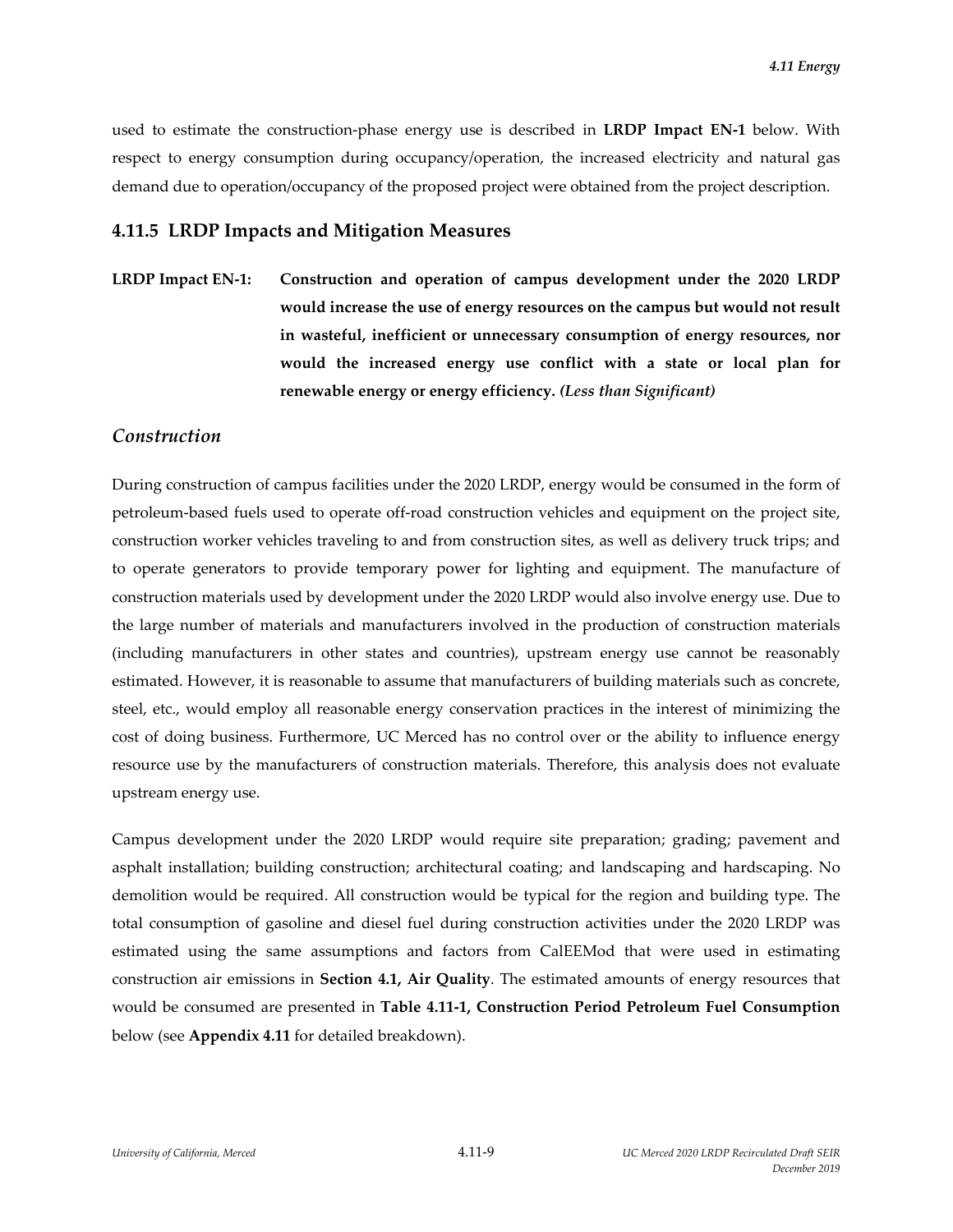| Table 4.11-1                                          |
|-------------------------------------------------------|
| <b>Construction Period Petroleum Fuel Consumption</b> |

| Diesel Fuel                                        | <b>Gasoline</b> |  |  |  |
|----------------------------------------------------|-----------------|--|--|--|
| $(in$ gallons) <sup>a</sup>                        | (in gallons)    |  |  |  |
| 630.451                                            | 1.946.547       |  |  |  |
| Source: CalEEMod Model Data; Impact Sciences 2019. |                 |  |  |  |

*<sup>a</sup> Includes consumption from off‐road construction equipment, vendor trips, and hauling trips.*

*<sup>b</sup> Includes consumption from worker trips.*

*<sup>c</sup> Construction period is assumed to be 10 years (2021 to 2030)*

As shown in **Table 4.11‐1**, above, off‐road construction equipment, vendor trips, and hauling trips would consume approximately 0.63 million gallons of diesel over the entire 2020 LRDP construction period. Worker trips would consume about 1.9 million gallons of gasoline over the 2020 LRDP construction period. These amounts would be consumed over a period of 10 years and would represent a small percentage of the total energy used in the state. More importantly, for reasons presented below, this consumption would not represent a wasteful and inefficient use of energy resources.

There is growing recognition that sustainable construction is not any more expensive than "business as usual" construction methods, and further, that there are long-term significant cost-savings potential in utilizing green building practices and materials. In addition, development under the 2020 LRDP would feature a sustainable design to comply with CALGreen, which would also result in the use of sustainable materials and recycled content that would reduce energy consumption during construction. Construction materials would be products originating from nearby sources to the extent feasible in order to comply with CALGreen and to reduce costs of transporting construction materials long distances.

The project would also be required to comply with CARB's adopted Airborne Toxic Control Measure (ATCM) to limit heavy‐duty diesel motor vehicle idling in order to reduce public exposure to diesel particulate matter and other toxic air contaminants. This measure prohibits diesel‐fueled commercial vehicles greater than 10,000 pounds from idling for more than 5 minutes at any given time, and thereby helps avoid wasteful use of energy. Furthermore, contractors have a strong financial incentive to avoid wasteful, inefficient, and unnecessary consumption of energy during construction.

For the reasons listed above, construction activities under the 2020 LRDP, including the construction of small-scale projects, would not involve the inefficient, wasteful, and unnecessary use of energy during construction and the construction‐phase impact related to energy consumption would be less than significant.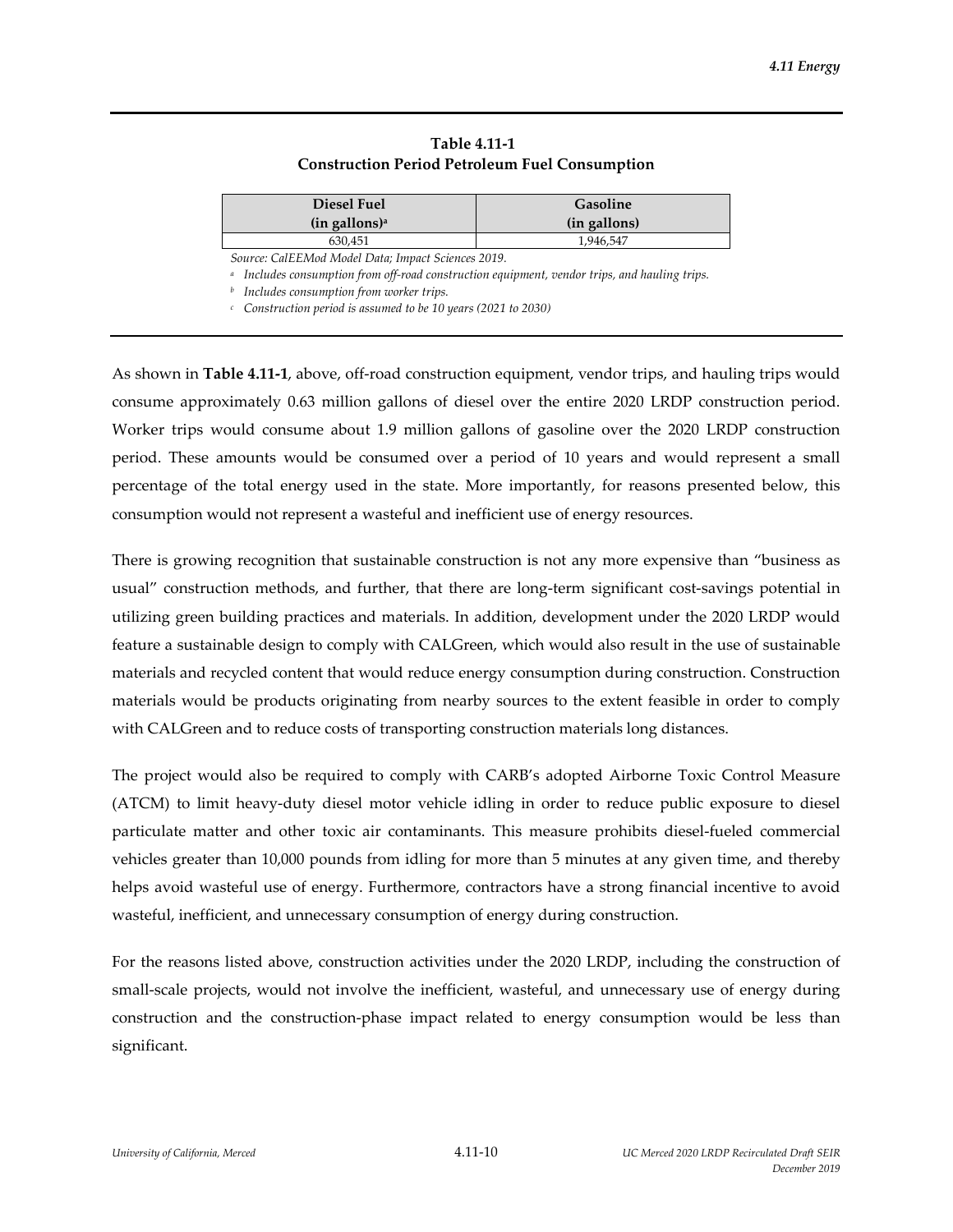*4.11 Energy*

## *Operation*

Campus operation under the 2020 LRDP would result in a net new demand of approximately 211 therms of natural gas per year and a net new electricity demand of 7.8 megawatts per year (MW/yr).

Title 24 represents the state policy on building energy efficiency. The goals of the Title 24 standards are to improve energy efficiency of residential and non-residential buildings, minimize impacts during peak energy-usage periods, and reduce impacts on state energy needs. UC Sustainable Practices Policy requires buildings to exceed Title 24 by 20 percent or meet energy performance targets. At UC Merced, a more ambitious goal of outperforming Title 24 energy efficiency standards by 30 percent has been set. Current campus buildings, which employ an array of design and technological strategies to minimize and manage campus energy consumption, are using approximately 50 percent less energy than Title 24 standards. The design of new buildings would follow appropriate building design requirements, such as passive solar design, and utilize energy‐efficient methods and appliances, such as solar hot water systems and low‐flow showerheads. In addition, all new buildings under the 2020 LRDP would incorporate energy conservation measures.

The University also requires all UC projects to achieve a minimum of a Silver rating under United States Green Building Council's (USGBC) Leadership in Energy and Environmental Design (LEED) Building Design and Construction (BD+C) v4.0 Green Building Rating System (the LEED Rating System). The campus also has a 1.0 MW ground‐mounted solar array and has installed roof‐top solar panels on some of the residence halls on the campus to provide 4.2 MW of power. Another expansion of the ground‐ mounted solar array is planned. In compliance with UC Sustainable Practices Policy, 100 percent of the power that will be needed by the campus at buildout will be obtained from a number of renewable and alternative technologies, including wind turbines, fuel cells, and photovoltaic systems.

Thus, with compliance with Title 24 and consistency with the UC Sustainable Practices Policy, electricity and natural gas use on the campus would not be inefficient, wasteful, and unnecessary, nor would the increased energy use associated with the 2020 LRDP conflict with a state or local plan for renewable energy or energy efficiency. The impact would be less than significant.

With respect to small-scale projects that may be located within lands designated CMU, CBRSL or ROS, due to the location, small size, and nature of these projects, they would not increase demand for electricity or natural gas. To the extent a small project would increase demand, that increase in demand is accounted for in the analysis above. For the same reasons that are set forth above, the impact of smallscale projects on energy resources would be less than significant.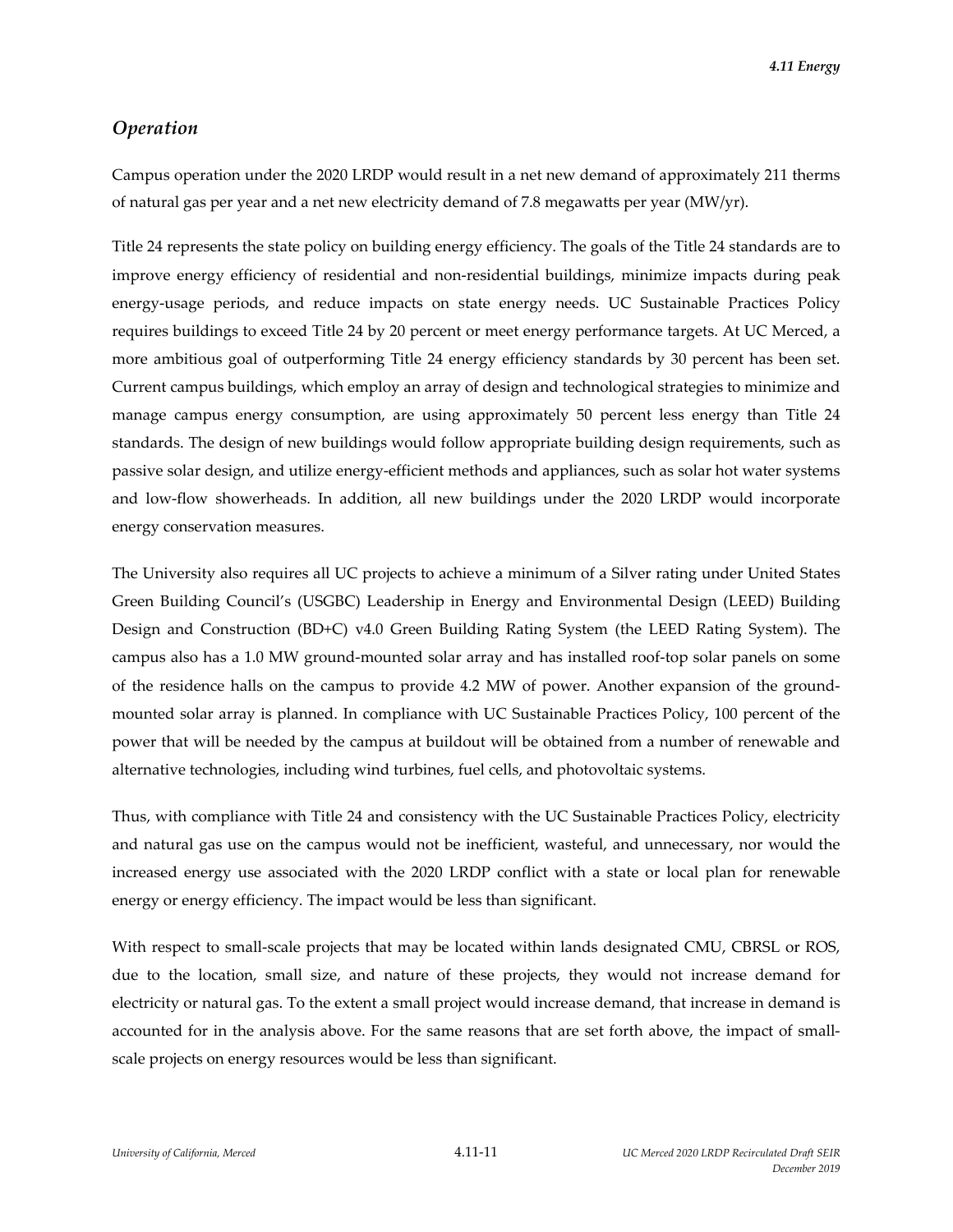# *Petroleum‐Based Fuel*

Implementation of the 2020 LRDP would result in the consumption of petroleum‐fuel related to vehicular travel (quantified as vehicle miles travelled (VMT)) to and from the project site. **Table 4.11‐2, Estimated Petroleum‐based Fuel Usage at Buildout**, below, presents the projected consumption of approximately 447,340 gallons of diesel and 785,340 gallons of gasoline per year, or a total of 1.23 million gallons of petroleum‐based fuels per year based on an annual estimate of 17,516,332 VMT4 obtained from the CalEEMod results for the proposed project.

This level of annual consumption is primarily based on fuel efficiency rates (miles per gallon) shown in **Table 4.11‐2**. State laws and regulations will continue to require further improvements in fuel efficiency in motor vehicles produced and/or sold in California as well as a push towards more zero emissions vehicles (ZEV) in the California vehicle mix, and total annual consumption of petroleum‐based fuel is expected to decrease over time.

| Table 4.11-2                                     |
|--------------------------------------------------|
| Estimated Petroleum-Based Fuel Usage at Buildout |

|                    |                        |                        | <b>Annual Consumption</b> |
|--------------------|------------------------|------------------------|---------------------------|
| Source             | Fleet Mix <sup>a</sup> | Generation Factor b, c | (in gallons)              |
| Mobile             |                        |                        |                           |
| Diesel (gallons)   | 16.6%                  | 17,516,332/6.5 mpg     | 447.340                   |
| Gasoline (gallons) | 83.4%                  | 17,516,332/18.6 mpg    | 785.410                   |
| Total              |                        |                        | 1,232,750                 |

*Source: CalEEMod Model Data; Impact Sciences 2019.*

*mpg = miles per gallon* 

*<sup>a</sup> Data Source: FHWA OHPI, Highway Statistics, Fuel Consumption by State and Type http://www.fhwa.dot.gov/ policyinformation/pubs/hf/pl11028/chapter5.cfm*

<sup>b</sup> Data Source: California Department of Transportation, 2007 California Motor Vehicle Stock, Travel and Fuel Forecast, *http://www.energy.ca.gov/2008publications/CALTRANS‐1000‐2008‐036/CALTRANS‐1000‐2008‐036.PDF*

<sup>c</sup> Rentar Environmental Solutions, Inc. 2017. Here Are The Diesel Truck Miles Per Gallon (MPG). Available online at: *https://rentar.com/diesel‐truck‐miles‐per‐gallon‐mpg/, accessed August 22, 2018.*

California consumed a total of 15.1 billion gallons of gasoline and 1.6 billion gallons of diesel fuel in the year 2015 (CEC 2018b). As shown in **Table 4.11‐2** above, additional automobile use under the 2020 LRDP would result in the consumption of approximately 785,340 gallons of gasoline and 447,340 gallons of diesel. This would represent approximately 0.005 percent of the statewide annual gasoline consumption and less than 0.028 percent of the statewide annual diesel consumption. As the question posed by the significance criteria is whether the use of this energy is inefficient or wasteful, it is notable that the GHG impact evaluation for the proposed project in **Section 4.3** shows that the per capita emissions under the

CalEEMod default trip lengths were used, which is an average trip length of approximately 7.37 miles.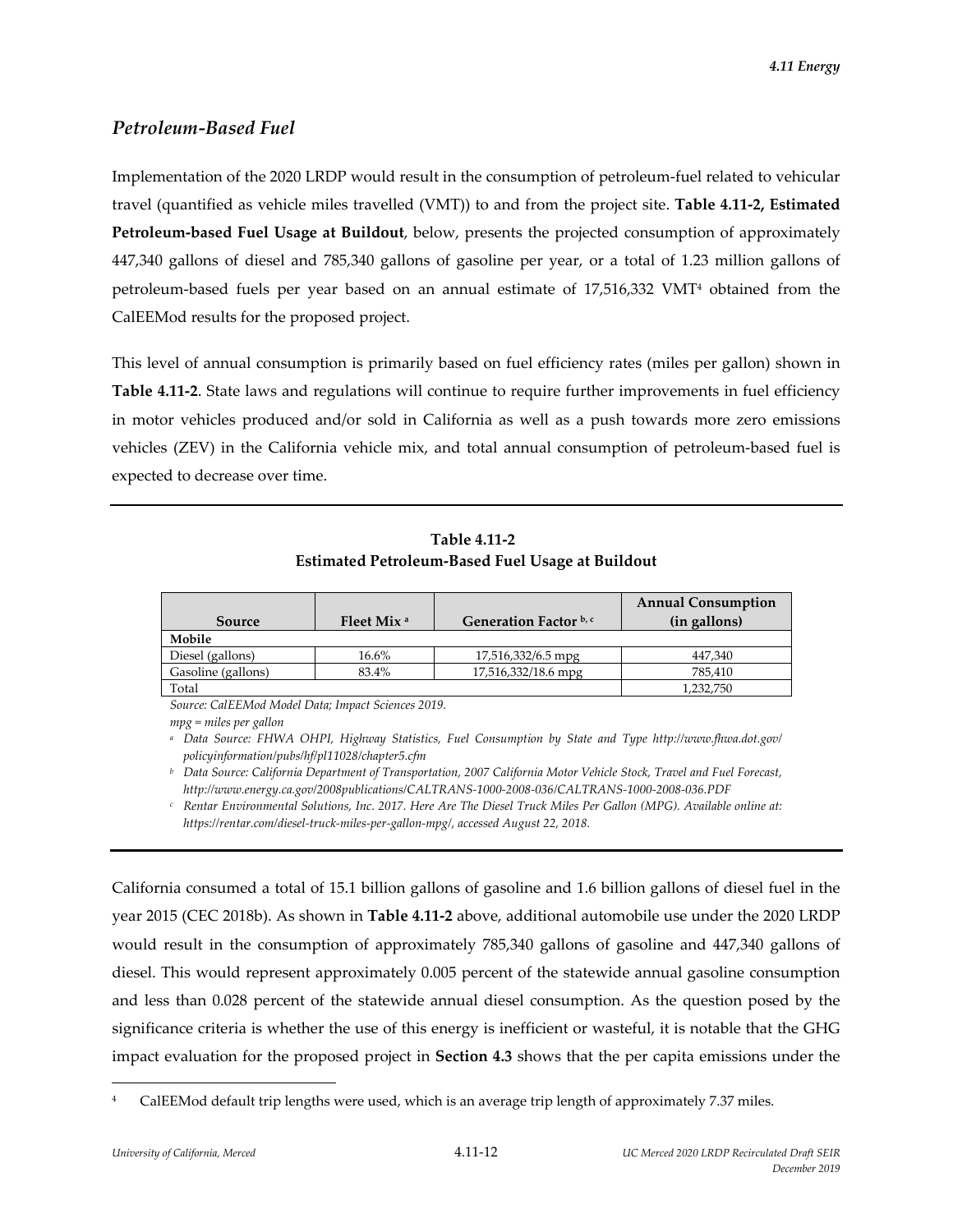2020 LRDP from all energy use, including petroleum‐based fuel use, will not exceed the threshold. Although the total emissions from all energy use would exceed the total emissions threshold, they would be reduced to a less than significant level with mitigation. As shown in in **Section 4.3,** the GHG emissions from development under the 2020 LRDP are driven by the use of energy in vehicles, with approximately 54 percent of emissions from petroleum‐based fuel use. Since the GHG analysis concludes that with mitigation, the emissions will be below the established thresholds, it provides support to the conclusion that use of energy by the campus under the 2020 LRDP will not be wasteful or inefficient.

For the reasons listed above, campus development under the 2020 LRDP, including small-scale projects, would not involve the inefficient, wasteful, and unnecessary use of energy during operation nor would it conflict with a state or local plan for renewable energy or energy efficiency. The operation-phase energy impact would be less than significant.

**Mitigation Measures**: No mitigation is required.

# **4.11.6 Cumulative Impacts and Mitigation Measures**

l

**Cumulative Impact C‐EN‐1: Implementation of the 2020 LRDP would not contribute substantially to a cumulative impact on energy resources.** *(Less than Significant)*

**LRDP Impact EN‐1** above estimates and reports the potential increase in energy use that would result from campus development under the 2020 LRDP, both in terms of construction-phase energy use and operational energy use. The analysis above shows that although energy use would increase on the campus as a result of the construction of additional building space and increased campus population, the incremental energy use would not be wasteful or inefficient. Existing campus buildings are using approximately 50 percent less energy than Title 24 standards. At UC Merced, an ambitious goal of outperforming Title 24 energy efficiency standards by 30 percent has been set. All new buildings under the 2020 LRDP would incorporate energy conservation measures and design features to meet or exceed this goal. Similarly, UC Merced will increase the supply of on‐campus student housing and continue to expand and improve its TDM program to minimize private automobile use and associated petroleumbased fuel use. Due to the policies and programs that would minimize energy use, the incremental demand that the campus would place on energy resources would not represent a substantial contribution to the cumulative demand for energy resources in the region. The impact would be less than significant.

**Mitigation Measures**: No mitigation is required.

l